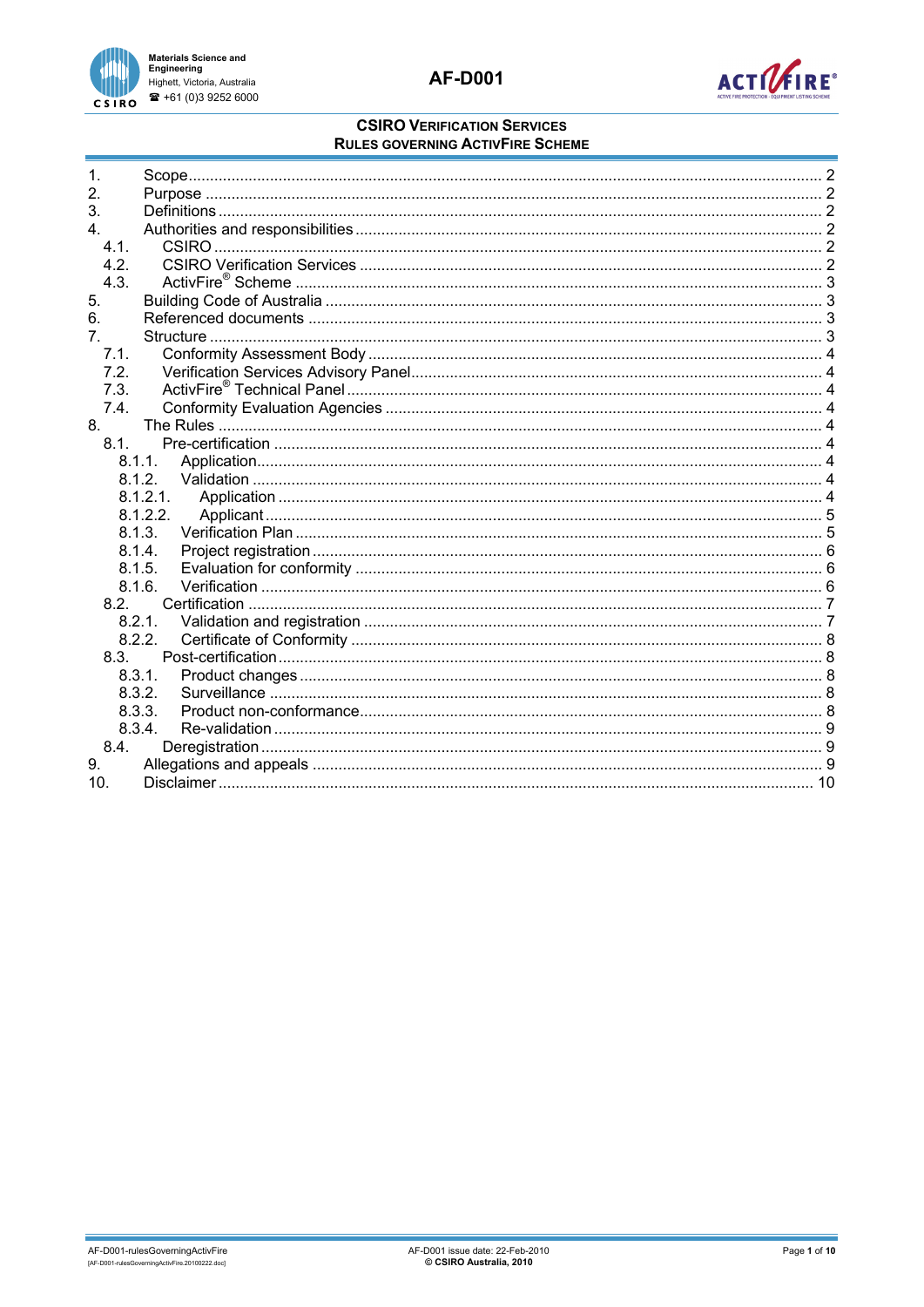# <span id="page-1-0"></span>**1. Scope**

This document applies to the ActivFire® Scheme, which is a third-party product certification program operated under the conformity assessment system of CSIRO's Verification Services (CSIRO-VS) and covering active fire detection and suppression equipment as used by the building and construction industries.

ActivFire $^{\circledast}$  is a trademark owned by the Commonwealth Scientific and Industrial Research Organisation (CSIRO), registered with IP Australia and protected by applicable laws and regulations.

## **2. Purpose**

This document details the rules governing how the ActivFire® Scheme operates based upon the international requirements for product certification programs referencing ISO Guide 28 (AS HB18.28:2005) and ISO Guide 65:1996 (AS HB18.65:1998).

### **3. Definitions**

Commonly used terms in CSIRO-VS's conformity assessment system are defined in document VS-D001.

For the purposes of these rules;

- i. '**certification classification**' means the non-hierarchical groupings of products registered by the product certification program according to the source or process from which they have been verified for conformity and defined as follows.
	- '**Certified Product Approval**' (CPA); registration and certification of a product, for which the producer's attestation of conformity has been verified by the product certification program as meeting relevant reference criteria based upon evidence of conformity issued by a Recognised Conformity Evaluation Agency and validated by a Certificate of Conformity.
	- '**Listed Product Approval**' (LPA); registration and listing of a product, for which the producer's attestation of conformity has been verified by the product certification program as meeting relevant reference criteria based upon evidence of conformity issued by a Recognised Conformity Evaluation Agency and validated by a Certificate of Listing or Product Listing Data Sheet.
	- '**Recognised Product Approval**' (RPA); registration and listing of a product for which the producer's attestation of conformity has been verified by the product certification program as meeting relevant reference criteria based upon recognition and evidence of verification of conformity issued by a Recognised Conformity Assessment Body and validated by a Certificate of Listing or Product Listing Data Sheet.
- ii. requirements, phrases and terms referred to in the singular can apply equally in the plural; e.g. Product ≡ Products.
- iii. the requirements for Certificate of Conformity apply equally to the following alternative validation documents.
	- Product Listing Data Sheet.
	- Certificate of Listing.

## **4. Authorities and responsibilities**

### 4.1. CSIRO

The Commonwealth Scientific and Industrial Research Organisation (CSIRO) is an independent statutory authority constituted and operating under the provisions of the Science and Industry Research Act 1949 and the Commonwealth Authorities and Companies Act 1997.

Under the act, the "Functions of the Organisation" (Part II, Cl. 9), determine that CSIRO's research and services are provided for various purposes including;

- assisting Australian industry;
- furthering the interests of the Australian community;
- contributing to the achievement of Australian national objectives or the performance of the national and international responsibilities of the Commonwealth

### 4.2. CSIRO Verification Services

CSIRO Verification Services (CSIRO-VS) is a management and administrative group providing conformity assessment services in accordance with ISO Guides 28 and 65.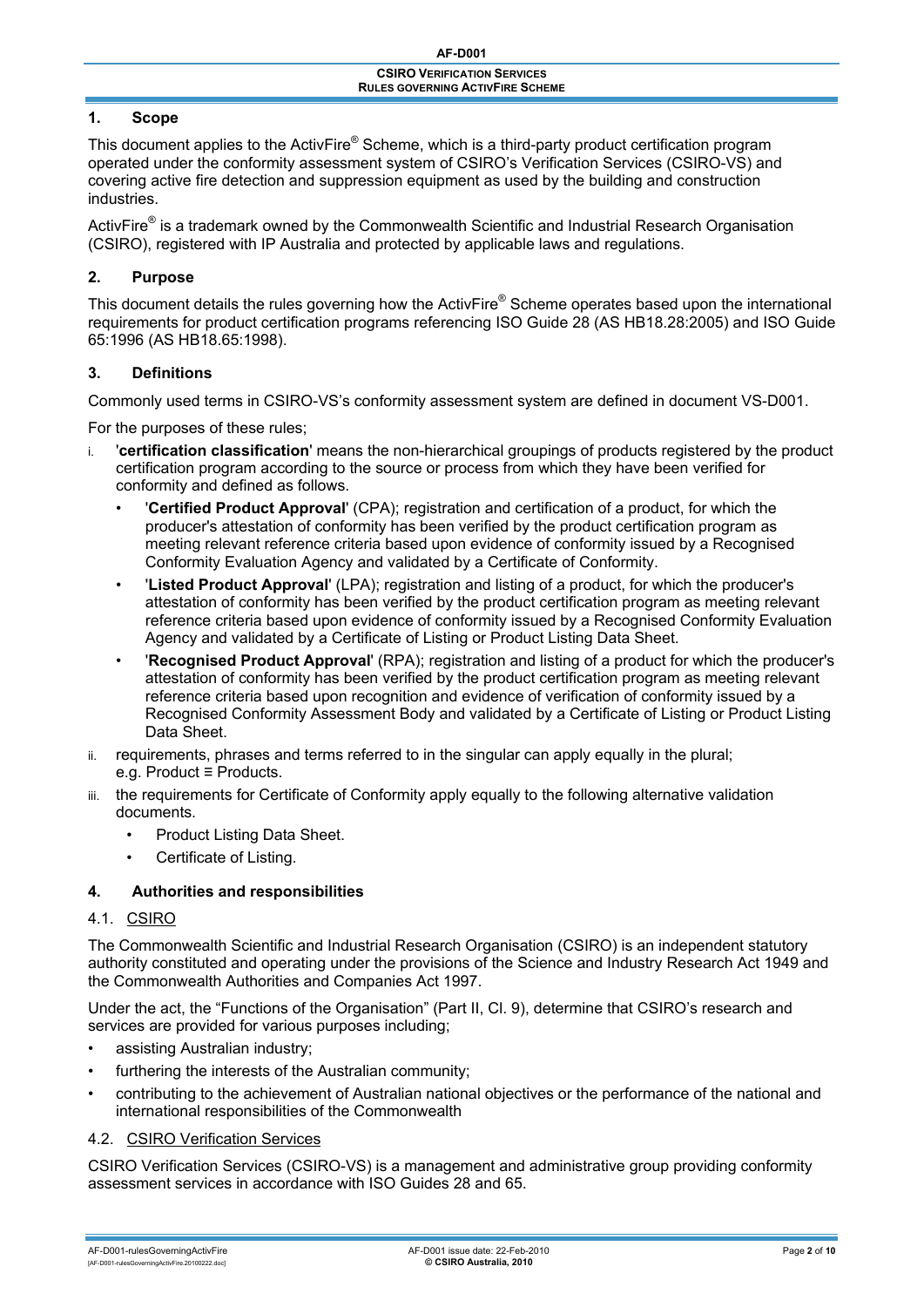# <span id="page-2-0"></span>4.3. ActivFire® Scheme

ActivFire<sup>®</sup> Scheme, as one of a number of programs operating under CSIRO Verification Services, is a nationally recognised product certification program for the registration, certification and listing of active (detection and suppression) fire protection equipment. It verifies a producer's attestation of conformity to relevant reference criteria and specified requirements (standards and specifications).

Products, for which conformance to reference criteria has been independently verified, are listed in ActivFire® Register of Fire Protection Equipment exists on-line at http:/www.ActivFire.gov.au.

The ActivFire<sup>®</sup> Technical Panel (ATP) is responsible for the technical content of this document.

The Executive Officer, ActivFire® (EO) is responsible for the implementation and administration of the processes defined herein.

# **5. Building Code of Australia**

ActivFire<sup>®</sup> provides validated documentation produced from relevant and verifiable details in relation to the properties and performance of products and materials used in building construction.

In accordance with the general requirements of the Building Code of Australia clause A2.2, item (vi), the ActivFire® Register of Fire Protection Equipment, is provided as a nationally recognised source of "Evidence of suitability", for the purposes of the Performance Requirements and Deemed-to-Satisfy Provisions.

# **6. Referenced documents**

The documents listed below are either referenced in this document or provide important and relevant additional information

d) ISO Guide 28 Conformity assessment – Guidance on a third-party certification system for products.

e) ISO Guide 65 General requirements for bodies operating product certification systems.

These documents may be downloaded from the SAI – Global web site at www.sai-global.com.au

# **7. Structure**

The following is a diagrammatic representation of the CSIRO-VS product certification system under which the ActivFire® Scheme operates.

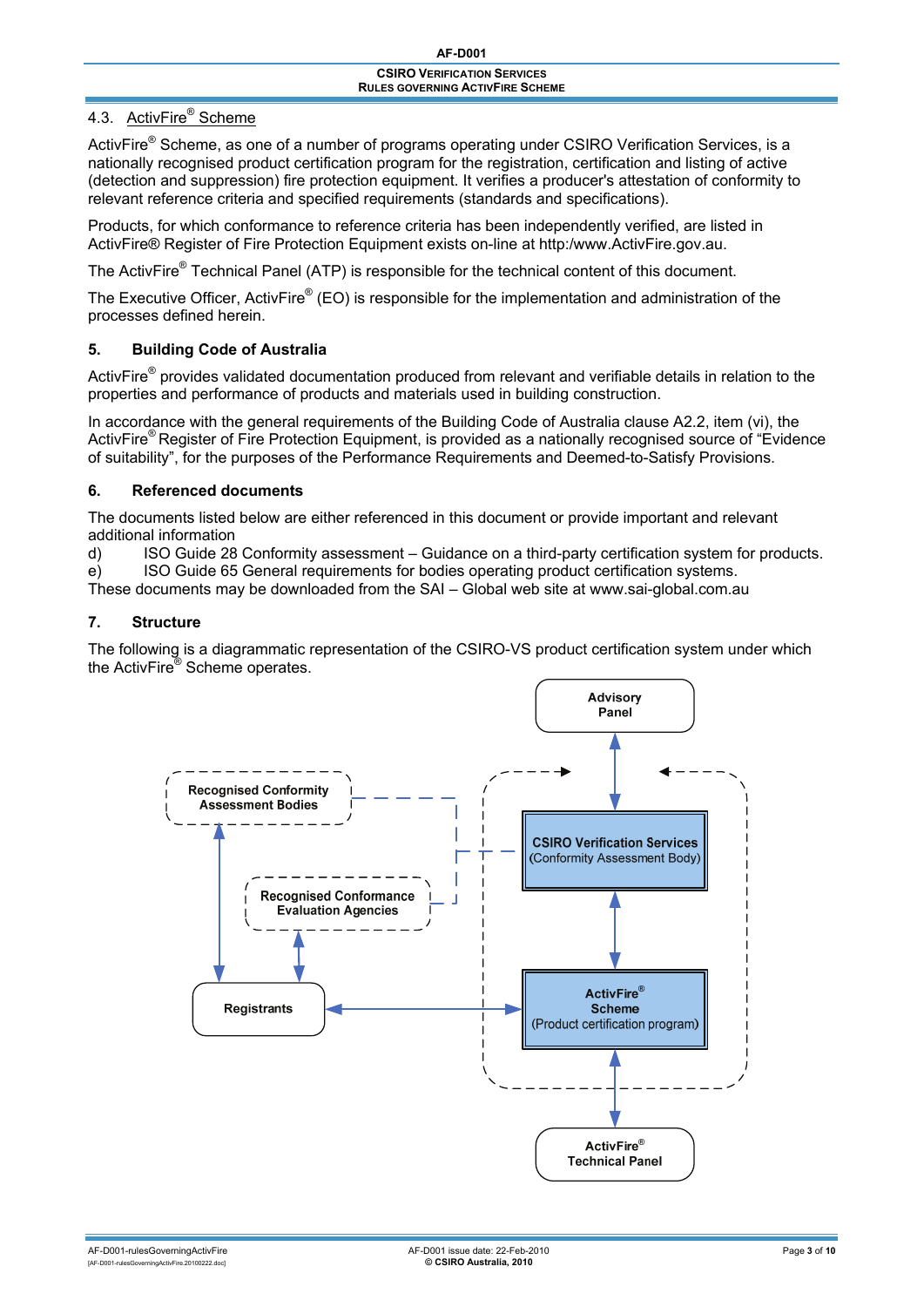## <span id="page-3-0"></span>7.1. Conformity Assessment Body

CSIRO-VS acts as the body undertaking assessments for conformity to requirements for the purposes of compliance to ISO Guide 28 and 65.

CSIRO-VS does not undertake evaluation for conformity and ensures that it is independent of any agency that does such assessments

## 7.2. Verification Services Advisory Panel

CSIRO-VS has established an Advisory Panel whose role is to monitor the rules, procedures and processes of the Scheme(s) managed by CSIRO-VS with a view to ensuring ongoing and continuing compliance to the requirements of ISO Guides 65 and 28.

# 7.3. ActivFire® Technical Panel

CSIRO-VS has established a Technical Panel (ATP) whose role is to set technical requirements for the Scheme and advise the Executive Officer of the Scheme (EO) on technical issues.

### 7.4. Conformity Evaluation Agencies

CSIRO-VS recognises certain organisations as having the skills, knowledge, resources and management control systems in place to satisfactorily undertake, on behalf of their customers (directly) and CSIRO-VS (indirectly), activities such as evaluations for conformity for the purposes of verifying the specified requirements for certification.

Such organisations are known as a Recognised Conformity Evaluation Agencies (RCEA)

# **8. The Rules**

## 8.1. Pre-certification

- 8.1.1. Application
	- i. Each product, proposed for certification, shall be itemised on the application with a designation that is complete and unambiguous. Where a product is part of a product series/range, each model/variant within the series/range shall be appropriately and individually designated.
	- ii. For each product, the applicant shall itemise the relevant reference criteria (eg. product standard or technical specification) to which they are declaring their attestation of conformity.
	- iii. The application shall provide the legal name, trading name, business registration number, postal/premises address, telecommunications and email details of all business entities and relevant administrative and technical contacts associated with the design, production and distribution of the product, including the following.
		- The applicant for product certification.
		- The producer of the product.
		- The producer's management representative.
		- The Australian distributor/agent for the product.
	- iv. Processing of an application shall;
		- not be disadvantaged for any reason, financial, marketing, technical or personal.
		- be initialised as a prospect and sequenced when it has been registered and authorised as an active project.

### 8.1.2 Validation

- 8.1.2.1. Application
	- i. CSIRO-VS shall verify that the details entered on the application are complete, relevant and consistent.
	- ii. An application determined to be incomplete and/or inaccurate;
		- shall be rejected and
		- the applicant notified accordingly.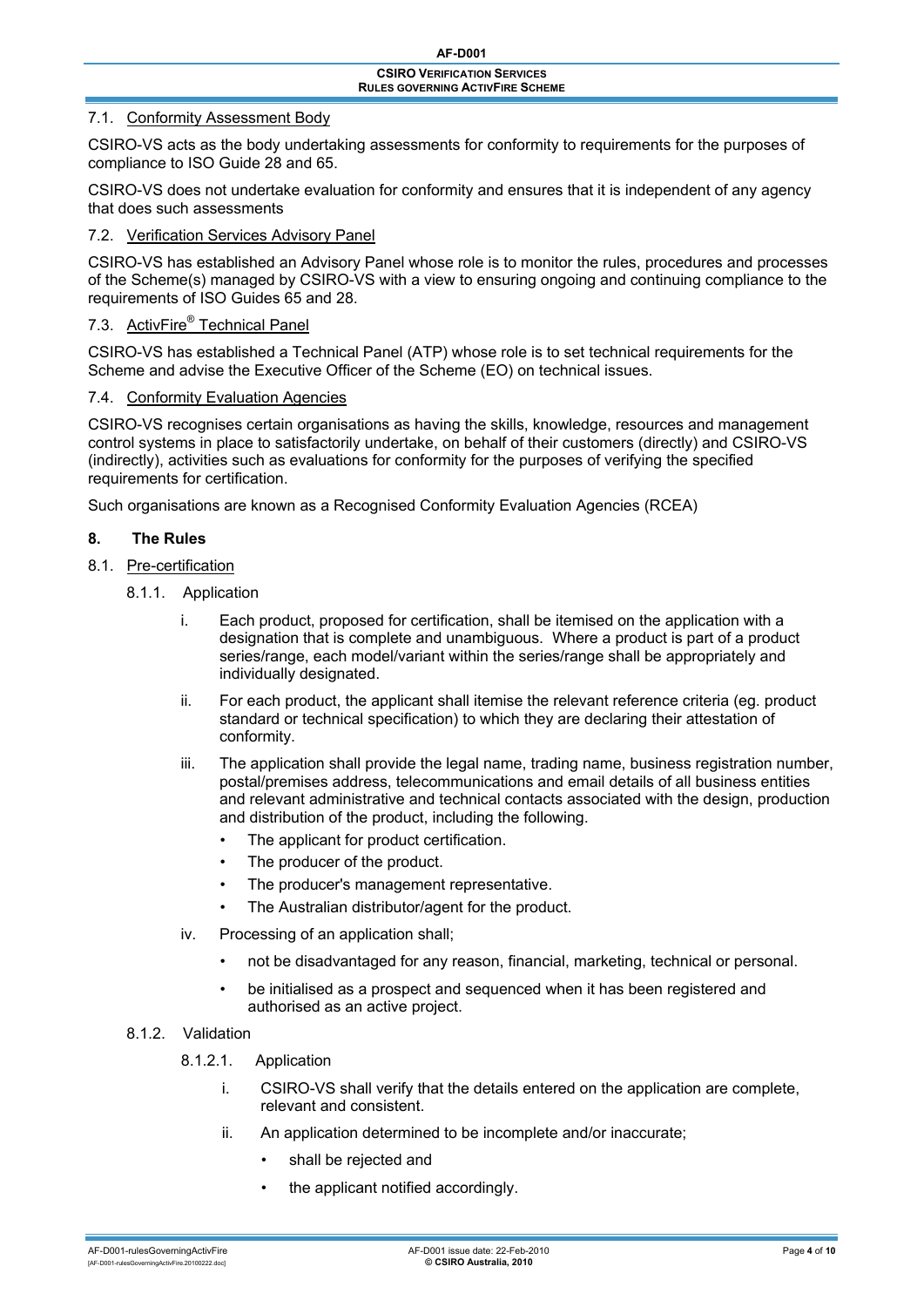- iii. An application determined to be complete and accurate shall be recorded as a prospect.
- <span id="page-4-0"></span>8.1.2.2. Applicant
	- i. The applicant shall be verifiable as;
		- the producer of the product or
		- the producer's management representative.
	- ii. If the applicant is not the same as the producer, CSIRO-VS shall notify the designated producer that a product, which they produce, is the subject of an attestation of conformity and application for certification.
	- iii. The valid applicant shall be one of the following;
		- the applicant, confirmed to be the producer of the product or
		- the applicant, confirmed by the producer of the product, as the producer's management representative or
		- an alternative applicant, confirmed to be the producer of the product.
		- an alternative applicant; confirmed by the producer of the product, as the producer's management representative.
	- iv. If the applicant cannot be validated;
		- the application shall be rejected and
		- the applicant notified accordingly.
	- v. If the validated applicant is not a signatory to a current, authorised CSIRO services agreement, one shall be prepared and issued.
	- vi. Application processing shall not progress until a CSIRO services agreement has;
		- been returned by the validated applicant and
		- signed by an authorised applicant signatory and
		- authorised by CSIRO.

# 8.1.3. Verification Plan

- i. A Verification Plan shall be drafted by CSIRO-VS including the following.
	- Confirmation of the business entities initialised and designated for the purposes of verification.
	- Confirmation of the designation of the product against which the applicant wishes to declare their attestation of conformity for the purposes of certification.
	- Details of the reference criteria (standards and technical specifications) against which the applicant wishes to declare their attestation of conformity for the purposes of certification.
	- Referral details and to one or more recognised conformity evaluation agencies and/or conformity assessment bodies determined as suitable service providers undertaking evaluations for conformity and/or providing evidence of conformity, in accordance with the reference criteria.
	- Details of relevant articles required for verification and as evidence of conformity.
	- Details of verification of conformity project establishment and management fees.
- ii. The Verification Plan shall be formalised and forwarded to the applicant to enable them to;
	- authorise the verification of conformity and associated project management fees and
	- seek the required and relevant evidence of conformity.
		- Important notes
		- 1. CSIRO-VS project fees only cover costs associated with verification and certification services.
		- 2. Costs associated with Evaluations for Conformity (physical testing and technical appraisal) ARE NOT INCLUDED in CSIRO-VS project fees.
		- 3. Evaluation for conformity services fees are subject to a separate agreement between the applicant and a Recognised Conformity Evaluation Agency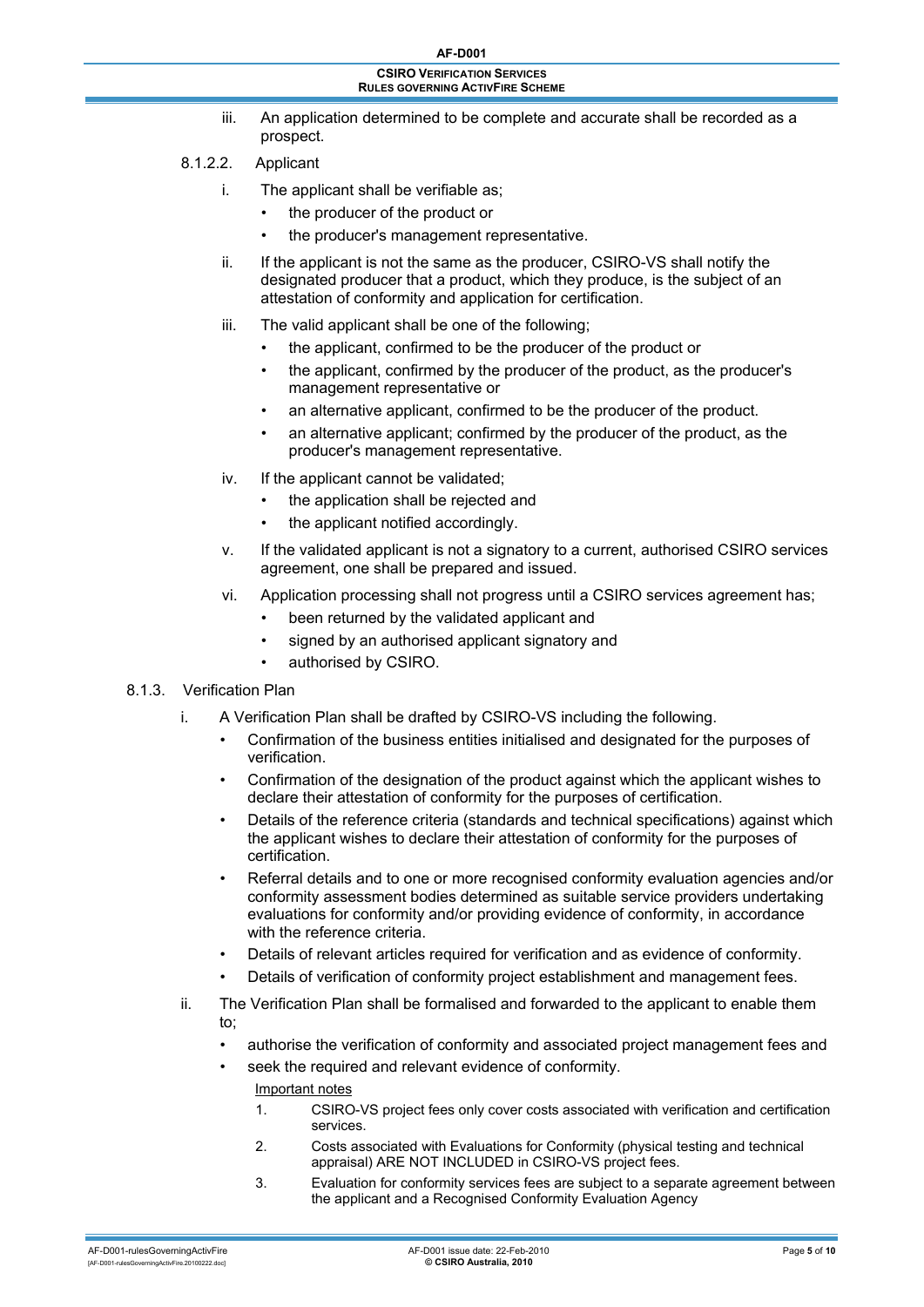#### <span id="page-5-0"></span>8.1.4. Project registration

- i. The applicant shall provide written acknowledgment and acceptance of the Verification Plan and fees.
- ii. Receipt of written acknowledgment and acceptance of the Verification Plan and fees from the applicant shall;
	- enable the application to be registered as an authorised project.
	- change the status of the applicant to customer.

#### 8.1.5. Evaluation for conformity

- i. The customer shall source the services of a RECA as designated by the accepted Verification Plan.
- ii. The services of the RECA shall include evaluation for conformity to the reference criteria as stated in the Verification Plan.
- iii. As evidence of conformity, the RECA shall provide relevant articles for verification that the evaluation for conformity has been executed and completed fully in accordance with the reference criteria of the Verification Plan. Such relevant articles shall include the following
	- An Evaluation for conformity report or similar document that contains a statement of conformity by the RECA that attests the designated product, submitted for evaluation, conforms with the stated reference criteria.
	- Details of any limitations or conditions applied, by the RECA, to their statement of conformity.
	- A reference sample of the evaluated product, if requested by the Verification Plan.
	- Copies of technical documentation, product literature, artwork and electronic files (as contained on media such as CD, DVD, USB drive).
	- Any other evidence of conformity as stated on the verification plan or requested by CSIRO-VS.
- iv. The RECA shall;
	- notify the customer that the evaluation for conformity has been completed.
	- forward the relevant articles and evidence of conformity to CSIRO-VS.
	- copy the relevant articles and evidence of conformity to the customer.
- v. If the RECA is unable to provide evidence of conformity and a statement of conformity to the reference criteria of the Verification Plan, it shall provide written notification to the customer and CSIRO-VS that the evaluation for conformity was unsuccessful. The notification shall clearly state the designations of the products that were evaluated and the reference criteria against which the evaluation for conformity could not be determined or concluded.

#### 8.1.6. Verification

- i. Upon receipt of the evidence of conformity, as submitted by the customer and the RECA, CSIRO-VS shall assemble, collate and register the primary articles.
- ii. CSIRO-VS shall verify that the evidence of conformity;
	- correlates with the product designation, reference criteria, designated business entities and any other requirements prescribed by the Verification Plan
	- includes a complete and accurate statement of conformity relevant to the reference criteria and requirements of the Verification Plan.
	- is sufficiently complete, accurate and relevant to support the customer attestation of conformity for the product as designated on the Verification Plan.
- iii. Product limitations/conditions specified or contained in the evidence of conformity shall be identified and recorded.
- iv. Variations or discrepancies between the submitted evidence of conformity and the requirements of the Verification Plan (eg changes to product designation) shall be verified and validated. If conformance in not clear, the EO may refer the matter to the ATP for adiudication.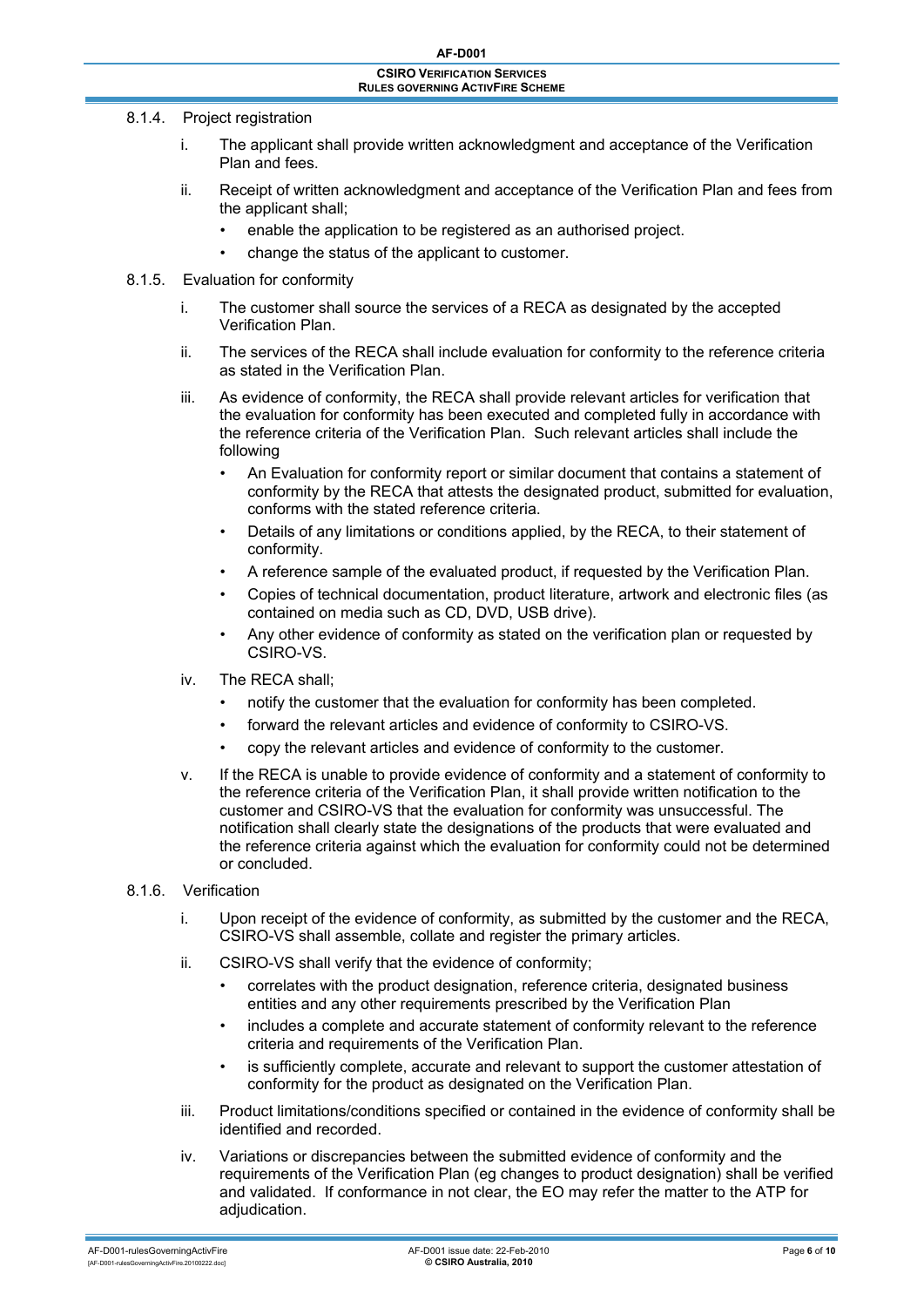<span id="page-6-0"></span>

| <b>AF-D001</b>                                                                |
|-------------------------------------------------------------------------------|
| <b>CSIRO VERIFICATION SERVICES</b><br><b>RULES GOVERNING ACTIVFIRE SCHEME</b> |
|                                                                               |

- v. If the evidence of conformity is determined to be incomplete, inaccurate or not relevant and variations or discrepancies cannot be resolved and validated, the customer shall be formally notified of the following.
	- Their attestation of conformity for the submitted product could not be verified and validated.
	- The submitted product could not be processed and authorised for certification.
	- In such cases the service fees remain payable and the deliverable shall be notification that the Attestation of Conformity could not be verified and validated.

# 8.2. Certification

- 8.2.1. Validation and registration
	- i. Product certification details, extracted from the evidence of conformity, shall be registered electronically on appropriate database and document management systems. Data shall sufficiently record the following;
		- Product designation.
		- Certification registration data including the following.
			- 1. Registration identification number.
			- 2. Date of registration.
			- 3. Date registration is valid until.
			- 4. Date of de-registration.
			- 5. Status (active/dormant/inactive) of registration.
			- 6. Registration version and version date.
		- Reference criteria of the verification of conformity
		- Certification classification.
		- Product type/group
		- Designated business entities linked with the application for certification, design, production and distribution of the product including then following.
			- 1. Registrant.
			- 2. Producer.
			- 3. Producer management representative.
			- 4. Agent.
			- 5. Distributor.
			- 6. Manufacturer / Production unit.
	- ii. A Certificate of Conformity shall be produced from the registration data for the product.
	- iii. If extended designation and/or technical data, such as limitation/conditions of conformance, have been identified, a schedule shall be prepared as an attachment to the Certificate of Conformity,
	- iv. The Certificate of Conformity for the product shall be authorised by the EO.
	- v. Following authorisation of the Certificate of Conformity for the product the following shall occur.
		- The registration identification number, date of registration and version shall recorded and activated on the database management system.
		- Product certification files and documents, including the Certificate of Conformity shall be;
			- collated, processed and transferred to the web site content management system.
			- processed by the web site content management system and uploaded to the web site content server.
		- Product certification data shall be processed by the database management system and uploaded to the web site data server.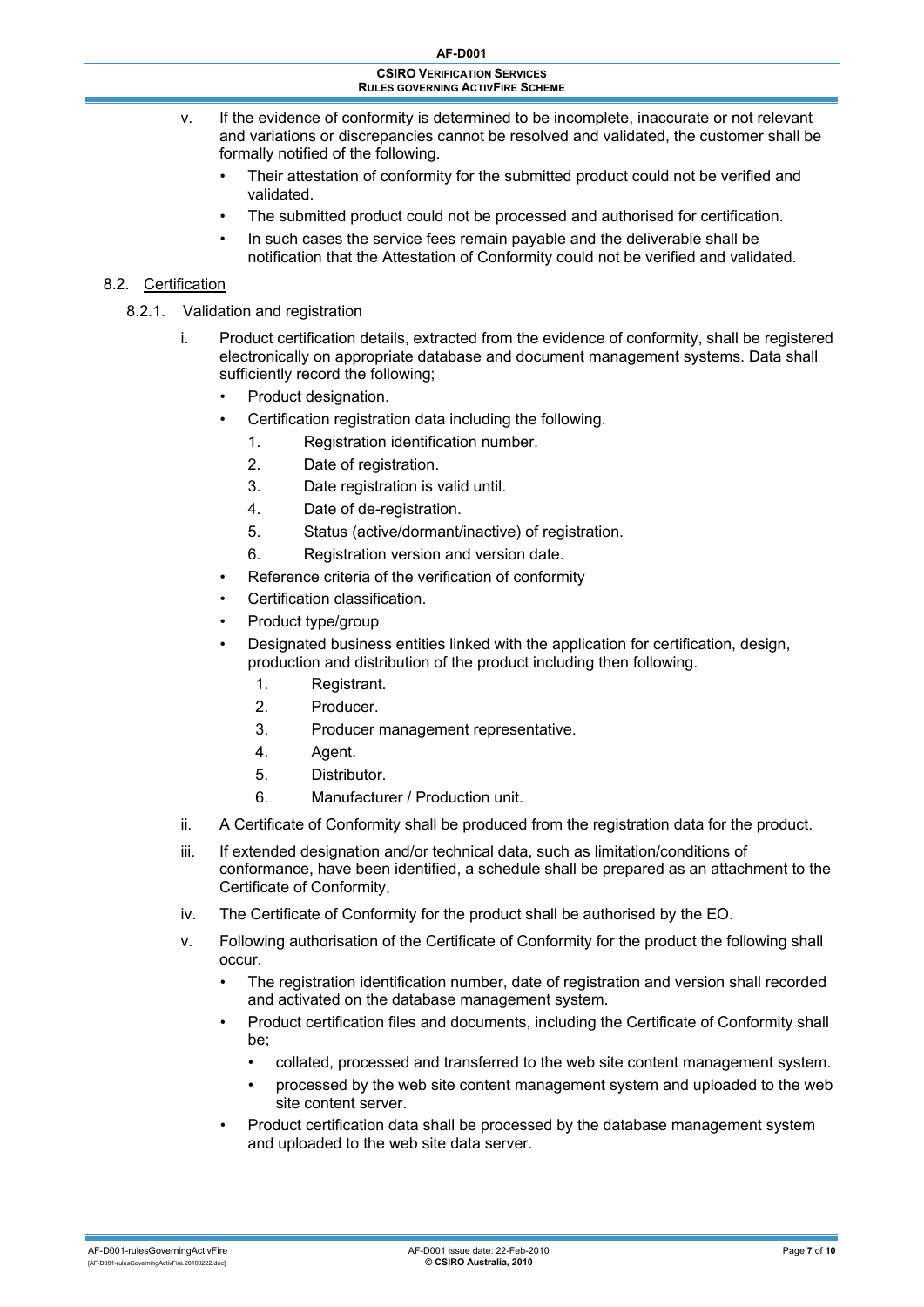- <span id="page-7-0"></span>vi. The Certificate of Conformity authorisation process shall also;
	- record the customer as the Registrant.
	- formally notify, to the Registrant (customer), the web site address and links to enable them to review and verify the certification details for the product to which they have attested the conformity.
- 8.2.2. Certificate of Conformity
	- i. The Certificate of Conformity shall;
		- 1. be uniquely numbered.
		- 2. identify the designation of the certified product to an extent which readily enables the production and market samples to be sourced for the purposes of reevaluation and verification.
		- 3. identify designated business entities linked with the certified product including the following.
			- Registrant.
			- Producer or producer management representative.
			- Agent / Distributor.
		- 4. identify the reference criteria (standard or technical specification) against which the attestation of conformity has been verified.
		- 5. identify any applicable limitation/conditions or exclusions relating to the certification.
		- 6. have a defined re-validation date (valid until).
		- 7. have the authorisation signature of the EO.
	- ii. The certificate and associated documents shall be delivered in a secured electronic format and be publically available as content on a web site.

### 8.3. Post-certification

- 8.3.1. Product changes
	- i. The Registrant shall notify CSIRO-VS of all changes to the design and/or production of a product which may necessitate re-verification of their attestation of conformity to reference criteria and specified requirements upon which the certification was based.
	- ii. The Registrant shall provide evidence of conformity if CSIRO-VS determines that changes to the design and/or production of a product necessitate full or partial evaluation for conformity.
- 8.3.2. Surveillance
	- i. A certified product may be subject to surveillance for the purpose to verifying that conformance of production samples corresponds with the Registrant's attestation of conformity.
	- ii. A structured surveillance program may be applied, depending upon the product type and where such surveillance is required, CSIRO-VS shall:
		- prepare a Surveillance Plan.
		- maintain a surveillance management system and schedule.
- 8.3.3. Product non-conformance
	- i. If market sampling or other process of notification indicates sufficiently to CSIRO-VS that the design and/or production of a certified product may not correspond with the Registrant's attestation of conformity, CSIRO-VS shall notify the Registrant to undertake appropriate investigations and resolve the alleged non-conformance.
	- ii. If CSIRO-VS determines that a certified product brought to market does not correspond with the Registrants attestation of conformity, the Registrant shall determine and implement all actions necessary to rectify the non-conformance;
		- to the extent required by all relevant legislation and authorities and
		- to the extent necessary for consumer protection and safety and
		- to the satisfaction of CSIRO-VS.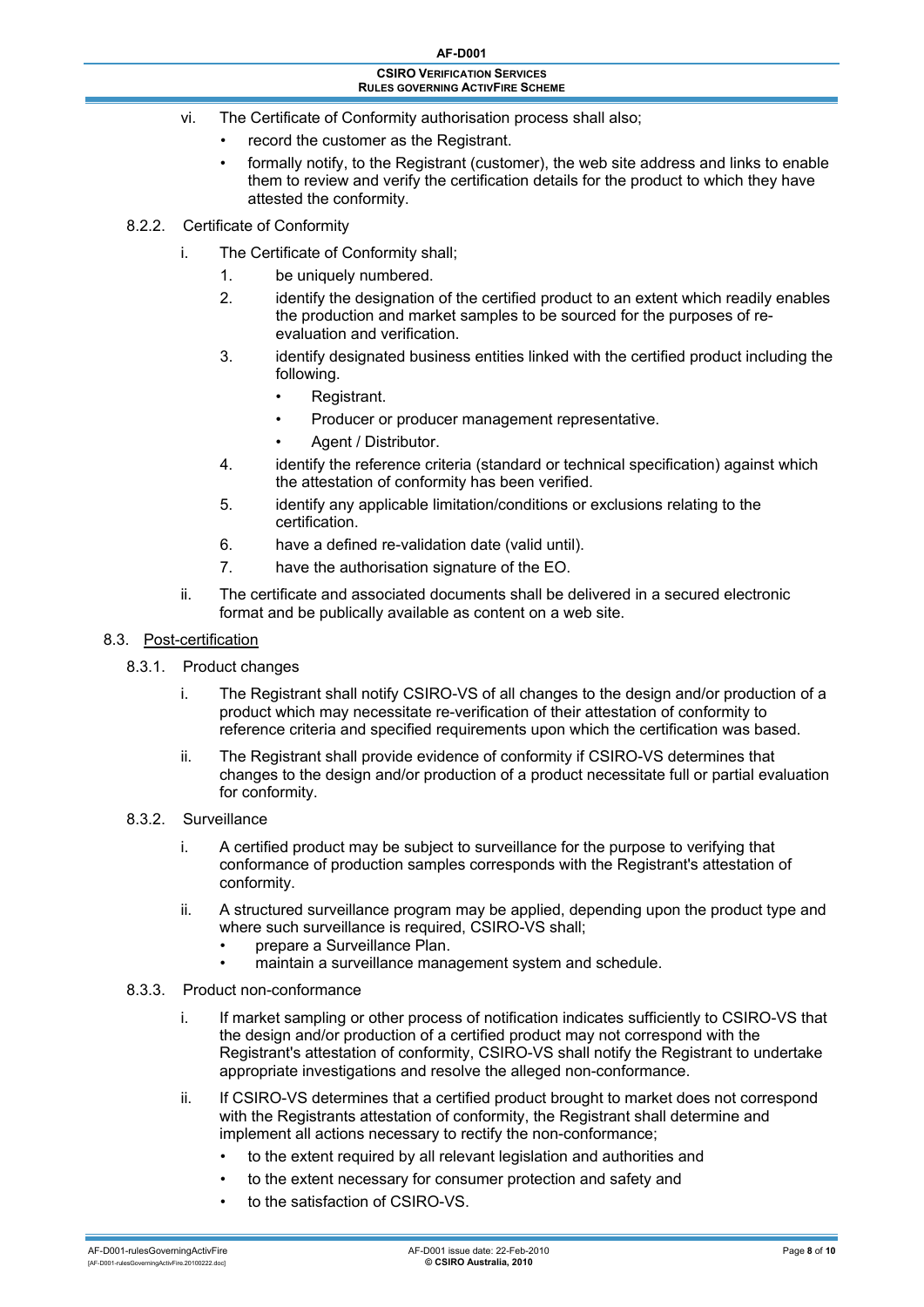- <span id="page-8-0"></span>iii. If CSIRO-VS determines that a certified product brought to market does not correspond with the Registrant's attestation of conformity and the Registrant refuses or is unable to resolve the non-conformance, CSIRO-VS shall;
	- deregister the certification of the product and
	- withdraw all registration records, documentation and web site content and
	- notify the Registrant that their attestation of conformity was no longer verifiable and certification of their product has been deregistered.

#### 8.3.4. Re-validation

- i. All product certifications, validation documents and on-line (web site) content associated with the Register of Fire Protection Equipment shall required annual revalidation.
- ii. The scope of the revalidation process shall review and verify such matters as;
	- The currency and/or relevance of the reference criteria against which a product is certified.
	- The designation/authenticity/eligibility of business entities attached to certified product.
	- Evaluations, investigations and/or inspections of a products and/or product type/category.
	- Any other matters deemed appropriate to determine the 'fitness-for-purpose' and/or conformity of a certified product with reference criteria.

### 8.4. Deregistration

CSIRO-VS shall deregister a certified product for one or more of the following reasons.

- 1. Notification from the Registrant requesting deregistration of a certified product for which they have an attestation of conformity.
- 2. A determination by CSIRO-VS that the Registrant's attestation of conformity does not correspond with a post-certification evaluation for conformity.
- 3. A determination by CSIRO-VS that reference criteria, corresponding to the Registrant's attestation of conformity, are obsolete, superseded or withdrawn.
- 4. CSIRO-VS is unable verify all matters associated with the review and revalidation process.
- 5. At the formal direction within the jurisdiction of a relevant regulatory, statutory authority and/or applicable legislation and regulations.
- 6. Non-compliance with the terms and conditions of a CSIRO Services Agreement.
- 7. Non-payment of fees for CSIRO services.

### **9. Allegations and appeals**

Registrants may;

- appeal a determination or decision made by CSIRO-VS or its officers or
- lodge an allegation against the Scheme or its officers.

Appeals and allegations shall be processed in accordance with the requirements of ActivFire® Document AF-D004.